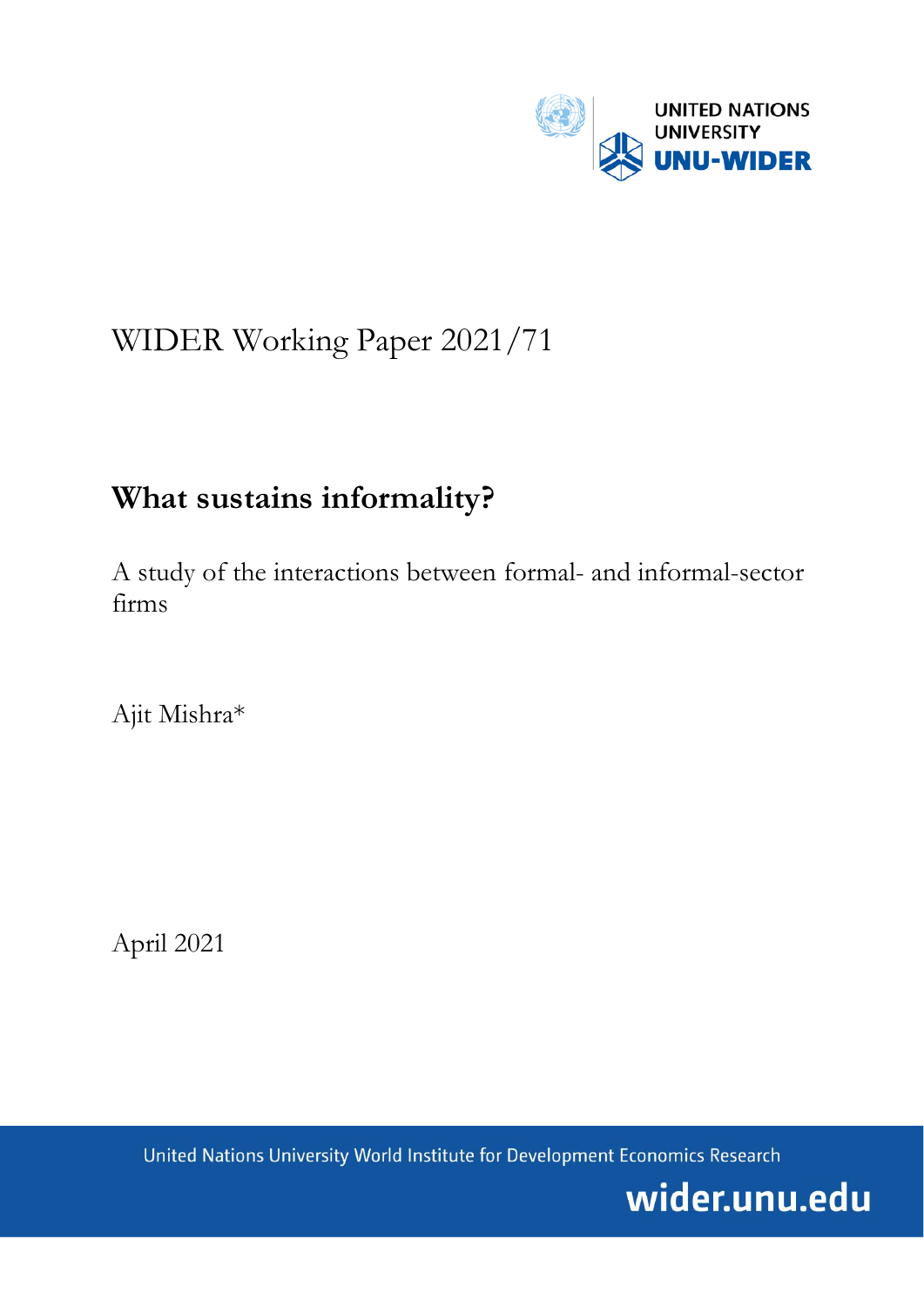**Abstract:** We consider two vertical links between informal- and formal-sector firms and study their implications. In one case, the final products produced by the formal- and informal-sector firms are vertically differentiated in terms of quality, and the size of the informal sector demand is related to the income distribution. Our paper studies the implications of this quality choice for the size of the informal sector. In the other case, the informal-sector firm produces an intermediate good as an input for the formal-sector firm. This has several possible implications for the growth of the informal sector in terms of both output and productivity.

**Key words:** informal sector, income distribution, demand, quality, inputs

### **JEL classification:** O15, O17, K4, H8

**Acknowledgements:** I would like to thank Pranava Kadaliya for research assistance. I have also benefited from discussions with Ranjan Ray, Andrew Samuel, and Kunal Sen on this topic. The paper has benefited from comments by participants at the Transforming Informal Work and Livelihoods Workshop, held in Helsinki 12–13 November 2020.

\* Institute of Economic Growth, University of Delhi Enclave, Delhi, India; [ajitm@iegindia.org](mailto:ajitm@iegindia.org)

This study has been prepared within the UNU-WIDER projec[t Transforming informal work and livelihoods.](https://www.wider.unu.edu/node/187589)

Copyright © UNU-WIDER 2021

UNU-WIDER employs a fair use policy for reasonable reproduction of UNU-WIDER copyrighted content—such as the reproduction of a table or a figure, and/or text not exceeding 400 words—with due acknowledgement of the original source, without requiring explicit permission from the copyright holder.

Information and requests: publications@wider.unu.edu

ISSN 1798-7237 ISBN 978-92-9267-009-2

<https://doi.org/10.35188/UNU-WIDER/2021/009-2>

Typescript prepared by Gary Smith.

United Nations University World Institute for Development Economics Research provides economic analysis and policy advice with the aim of promoting sustainable and equitable development. The Institute began operations in 1985 in Helsinki, Finland, as the first research and training centre of the United Nations University. Today it is a unique blend of think tank, research institute, and UN agency—providing a range of services from policy advice to governments as well as freely available original research.

The Institute is funded through income from an endowment fund with additional contributions to its work programme from Finland, Sweden, and the United Kingdom as well as earmarked contributions for specific projects from a variety of donors.

Katajanokanlaituri 6 B, 00160 Helsinki, Finland

The views expressed in this paper are those of the author(s), and do not necessarily reflect the views of the Institute or the United Nations University, nor the programme/project donors.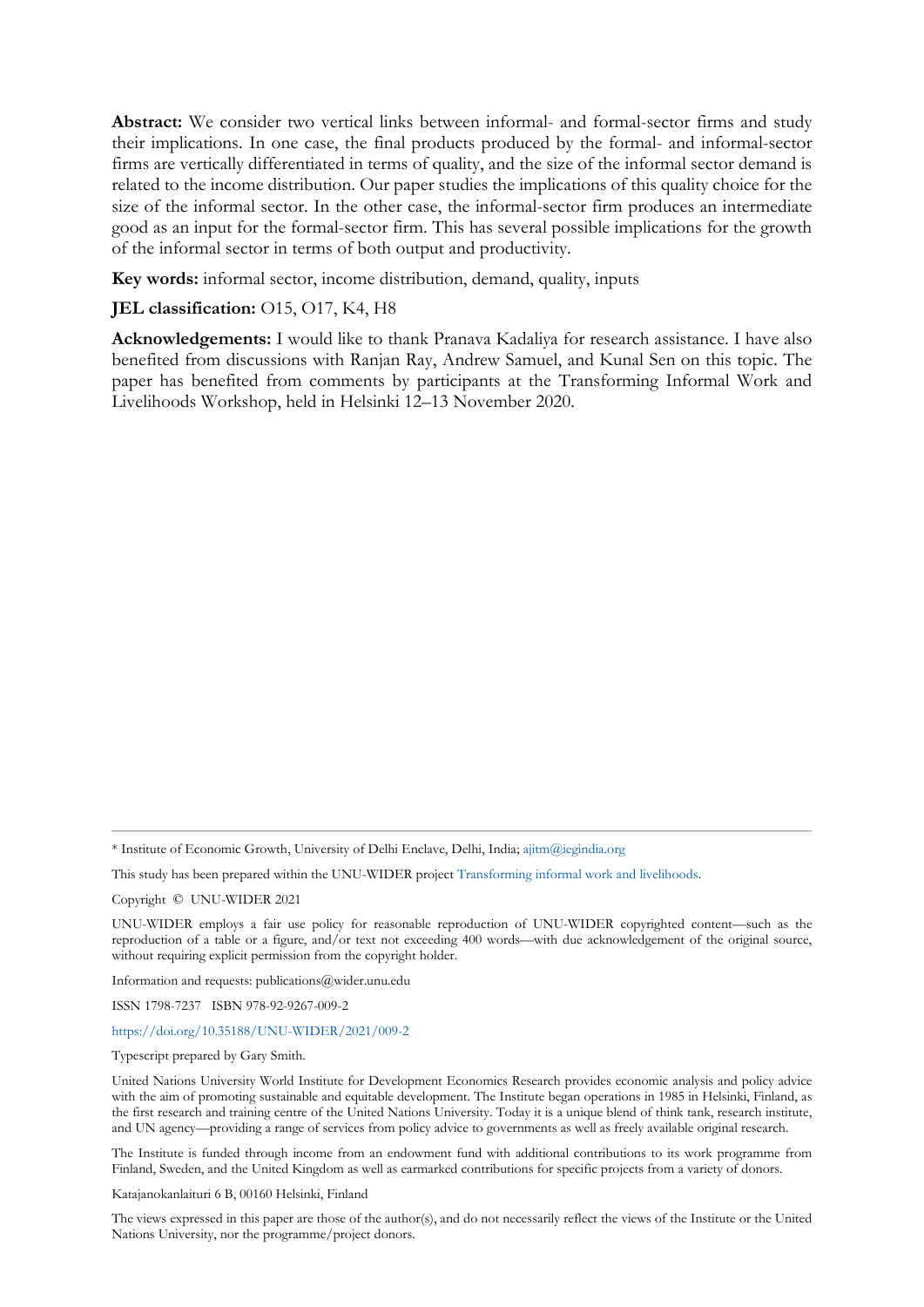### <span id="page-2-0"></span>1 Introduction

Various researchers have pointed out that while the informal sector is expected to give way to the formal sector during the course of development, this has not been the case.<sup>1</sup> This has serious implications for the living standards of a large section of the population associated with this sector, because the informal sector is likely to be less productive and earnings are lower. There have been several policy interventions aimed at encouraging formality, but these have not met with the required level of success. Our understanding of the informal sector is incomplete due to our failure to recognize the enormous heterogeneity in the informal sector and the complex ways in which the formal and informal sectors interact.<sup>2</sup>

Firms' decisions to operate in the informal sector (or to keep part of their business in the informal sector) have been studied following mainly two approaches. Operation in the formal sector entails certain fixed costs, such as costs of obtaining licences (including extortion payments to licence-issuing bureaucrats), taxes of several kinds, and other costs of meeting various regulatory standards. In addition to these fixed costs, other factors such as the complexity of the tax system and the high degree of regulatory burden are also cited as barriers to entry to the formal sector. This view, often termed as the *exclusion view* (Perry et al. 2007), highlights the role of reduction in bureaucratic costs and tax simplification in reducing informality.<sup>3</sup> Depending on the nature and size of the fixed costs, one would expect small (often poor) firms to benefit from being in the informal sector.

Informality can also be treated as an enforcement problem, not very different from the classical tax evasion problem (Dabla-Norris et al. 2008; Rauch 1991). A firm's choice boils down to evaluating the various costs and benefits associated with informality. By choosing to be in the informal sector, a firm forgoes the benefits of formality but avoids the costs mentioned earlier, but it runs the risk of being caught and penalized. If small firms are more likely to avoid detection, then the informal sector is likely to be composed of small firms.

However, all these models are silent on where the demand for these informal firms comes from. If the informal sector is characterized by lower productivity, how do informal firms compete with more productive, bigger firms that have scale benefits? While the literature has focused on the possible cost advantages for informal-sector firms, there is inadequate attention paid to the demand for these firms. We consider two instances of formal–informal interactions that influence the demand structure for informalsector firms.

In many industries, goods produced in the formal and informal sectors are imperfect substitutes. Often, goods produced in the informal sector are of lower quality, and are also low-priced. As is well known, coexistence of different quality levels (vertical product differentiation) is possible when there is unequal distribution of income and the willingness to pay for quality depends on an individual's income level. We wish to integrate into the study the quality choice of informal-sector firms with the occupational decision.

<sup>&</sup>lt;sup>1</sup> According to La Porta and Shleifer (2014), as countries develop, more and more formal-sector firms join to change the formal–informal mix. Even though informal-sector firms may not turn formal, over time the proportion of informal activity falls (see also Danquah et al. 2019).

<sup>&</sup>lt;sup>2</sup> This heterogeneity of the informal sector has been emphasized by various authors in different contexts (e.g. Basu et al. 2017; Blades et al. 2011).

 $3$  The evidence on this is quite mixed. While Bruhn (2011) finds that such reforms had a negligible impact in Mexico, Fajnzylber et al. (2011) note a significant rise in registration under the SIMPLES programme in Brazil. See de Mel et al. (2013) for a similar field experiment in Sri Lanka.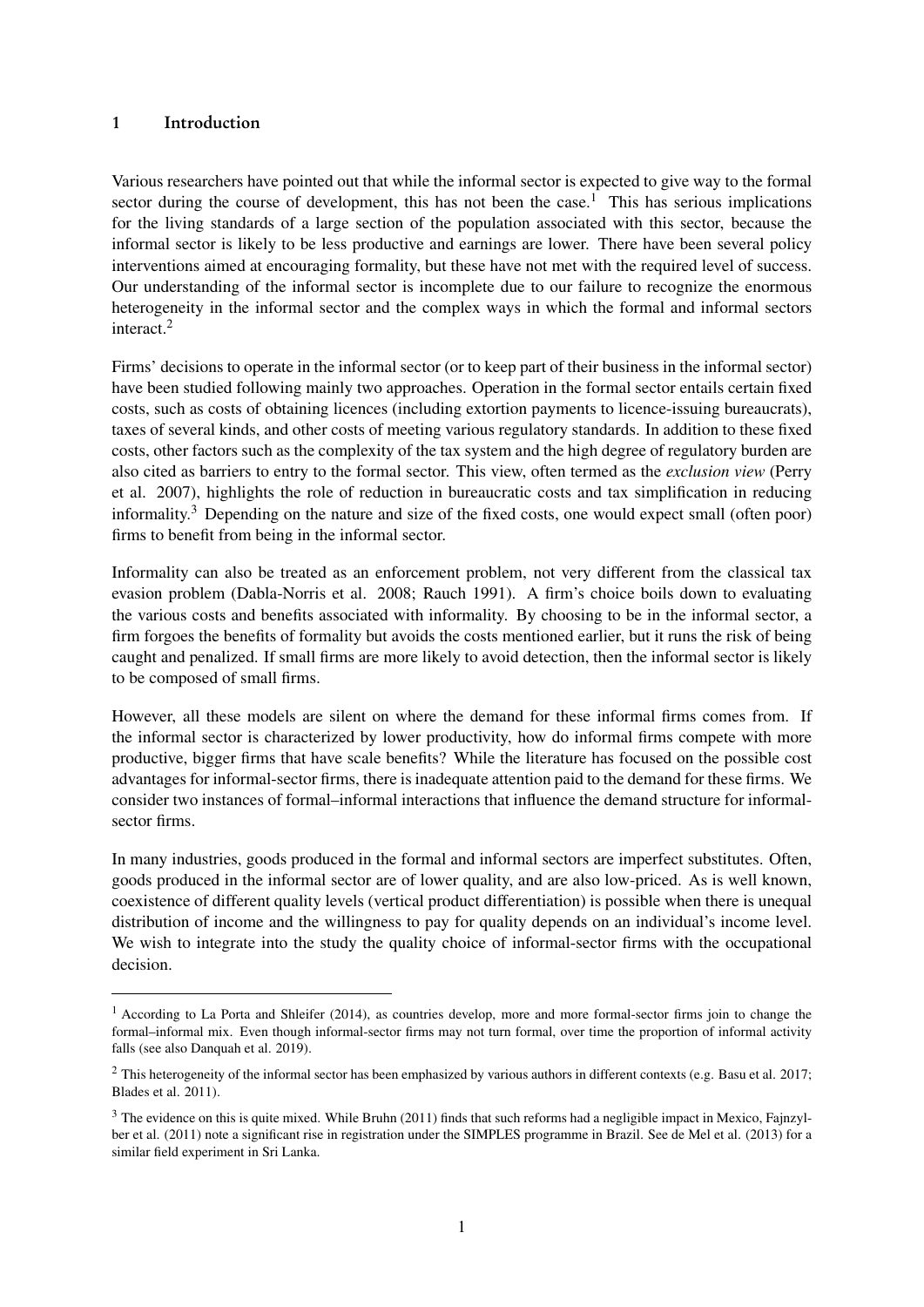A tractable model is likely to generate a number of results concerning the nature of quality provisioning at lower levels of development and the impact of income inequality on the profitability and size of the informal sector. There is some cross-country empirical evidence to suggest that inequality and the size of the informal sector are related. Our model will lead to some clear predictions regarding the strength and sign of this relationship. However, it must be pointed out that inequality and informality may be related in other contexts too, when credit markets are imperfect and there is wealth inequality (Mishra and Ray 2012).

It is also possible that formal and informal firms do not necessarily compete in the product market. Rather, the informal-sector firm supplies inputs and intermediate goods to the formal sector. We examine this interaction and discuss how informality is affected by growth in the formal sector. Broad crosscountry evidence may suggest that the formal sector grows at the expense of the informal sector in the context of development (La Porta and Schleifer 2014), but this is not borne out in certain cases where the informal sector has grown too.

This aspect of formal–informal interaction has not received much attention. Productivity growth in the formal sector can lead to improvements in the input-supplying informal-sector firms (assuming specific production relations), but if formal-sector productivity reaches a very high level that informal-sector firms are unable to achieve, there is a chance that informal firms will be replaced.

Section 2 provides a benchmark model to summarize the main approaches in the literature. Section 3 contains the main analysis of the distribution-induced demand for informal-sector goods. Section 4 discusses the case of intermediate goods produced by informal-sector firms, and Section 5 concludes.

#### 2 Determinants of informality

We first consider a simple benchmark model of informality that summarizes the various approaches mentioned earlier, following Mishra and Ray (2012). Note that informality can be defined in different ways. In several studies, the focus is on informal employment where labour is employed without a proper contract and without the normal social security benefits. In the Indian context, the Economic Survey (2017–18) used both tax registration (GST, goods and services tax) and employees provident fund contributions to re-examine the size of the informal sector. First, firms are classified as formal when they are providing some kind of social security to employees. According to the second definition of formality, firms are considered formal when they are part of the tax net. Since new data on the GST is available, one can define tax formality as firms having registered under the GST. The Economic Survey reports that 87 per cent of firms, representing 21 per cent of total turnover, are purely informal, outside both the tax and social security nets. On the other hand, less than 1 per cent of firms are purely formal, with both social security and GST. Clearly, the extent of informality is huge. Our model does not include any employer–employee aspects, so we take a purely tax and regulatory definition of the informal sector.

There is a set of potential entrepreneurs differing in asset (wealth) (*A*). We could alternatively consider different productivity levels. Production can take place either in the formal sector  $(F)$  or in the informal sector  $(I)$ .<sup>[4](#page-2-0)</sup> Should it choose to produce, it makes an investment *K* and produces output *R<sub>s</sub>K*,  $s = F, I$ ;  $K \leq A, R_F > R_I$ <sup>[5](#page-2-0)</sup> Operation in the formal sector involves fixed non-production cost *f*, which captures the costs of obtaining various licences and permits to undertake production, and costs of compliance

<sup>&</sup>lt;sup>4</sup> A potential entrepreneur can get a fixed payoff by not undertaking production at all. We don't model these outside options.

<sup>&</sup>lt;sup>5</sup> The scale *K* matters when we are talking about credit market imperfections and borrowing costs of firms. In the present analysis, it does not play any role.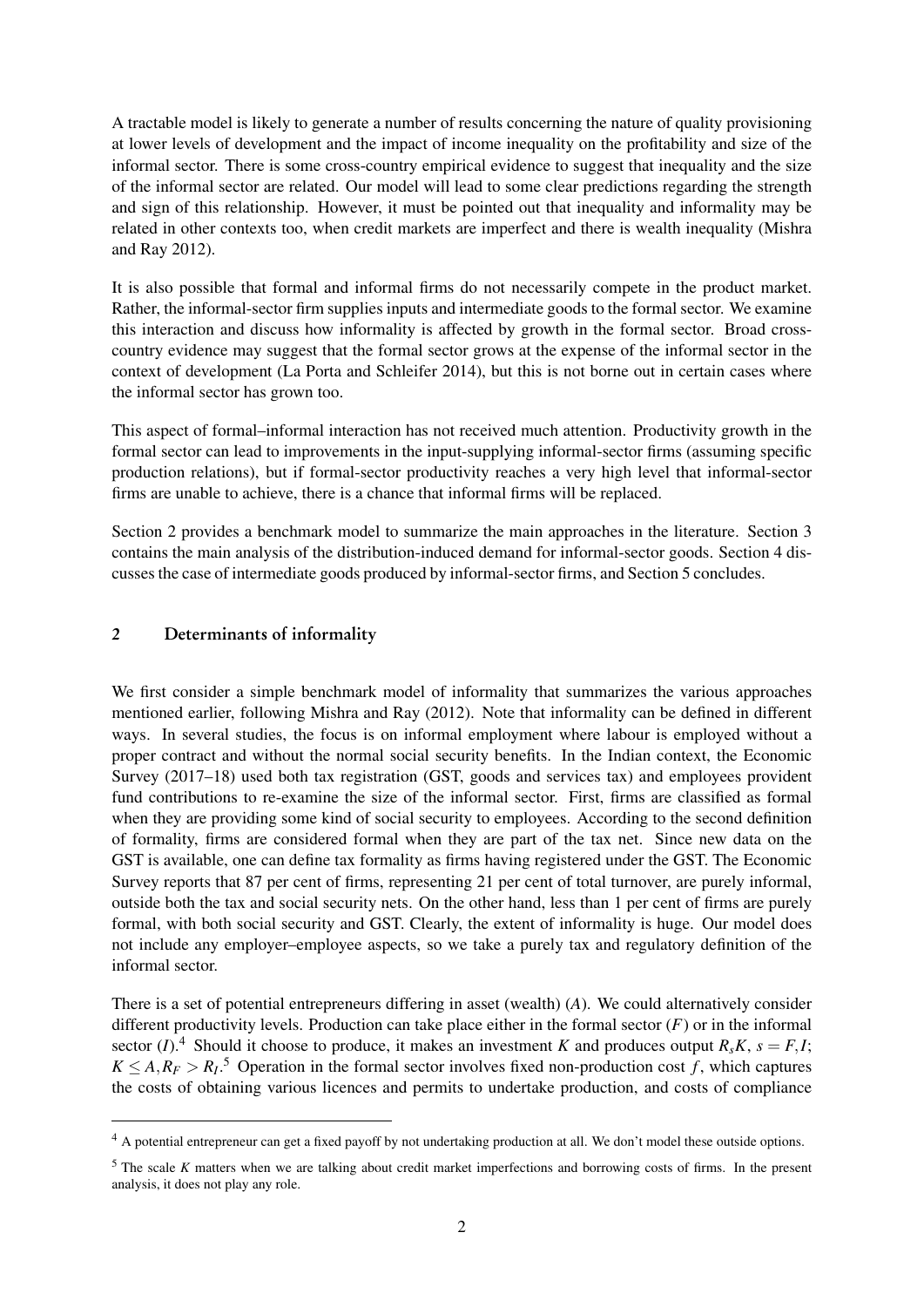with government-stipulated rules and regulations. It could also include bribe payments (extortion) that the entrepreneur might have to make to obtain the permits and licences. Formal-sector profits are taxed at a constant rate *t*. However, by locating in the informal sector an entrepreneur avoids incurring these costs *f* and payment of taxes. But entrepreneurs in the informal sector always run the risk of being apprehended by an inspector and losing their entire profit.

Each firm is inspected with probability *θ* by an inspector. An honest officer would report the noncompliant firm. Assuming risk neutrality, payoffs (expected payoffs) in the formal  $(V_F)$  and informal  $(V_I)$  sectors can be easily derived:

$$
V_F(A) = R_F(A - f)(1 - t), V_I(A) = (1 - \theta)R_I A
$$

In addition to assuming the formal sector to be more productive, we also assume that taxes are not high enough to drive out all potential firms,  $(1-t)R_F > (1-\theta)R_I$ . It can be shown that entrepreneurs with  $A \geq A^*$  will choose to be in the formal sector, where  $A^*$  is given by

$$
A^* = \frac{R_F(1-t)f}{(1-t)R_F - (1-\theta)R_I}
$$
\n(1)

Additionally, let *A*<sup>0</sup> be the marginal entrepreneur who is indifferent between producing (in the informal sector) and taking up non-production activities. For a given distribution of assets, we can say that entrepreneurs with  $A_0 < A \leq A^*$  choose to be in the informal sector.<sup>[6](#page-2-0)</sup> This formulation summarizes the well-known exclusion and enforcement approaches to the determinants of the informal sector. Higher taxes *t* mean larger *A* ∗ , hence a smaller formal sector.[7](#page-2-0) Rule of law and better enforcement lead to higher  $\theta$  and consequently a lower  $A^*$  and a smaller informal sector. However, not all informal-sector firms will cross over to the formal sector; it is possible that the reduction in profits in the informal sector drives them away from production altogether. Increases in various lump-sum taxes and non-production costs due to regulation and compliance subsumed under  $f$  lead to a rise in  $A^*$  and a larger informal sector.

It is clear that in terms of determinants, several institutional and technological factors affect *A* ∗ . In the process of development, technology and productivity will be improved, leading to higher  $R_F$ . As informal-sector firms do not have similar access to technology, skilled labour, credit, insurance, and other government-provided services, the gap  $R_F - R_I$  should get bigger, leading to lower  $A^*$ . This, coupled with the fact that development would bring about improvements in enforcement and compliance, means it is expected that informality will give way to formality over the course of economic development. Of course, there can be several frictions that go against these improvements. Mishra and Ray (2012) consider corruption and bribery, where following apprehension by the enforcement authority, an informal-sector firm can escape punishment by paying a bribe. If we interpret  $R_I$  as the expected payoff from being in the informal sector, then corruption can raise  $R_I$  by reducing the expected penalty of a firm caught by the enforcement authority.

Several policy prescriptions and experiments have been suggested to influence the potential entrepreneur's choice of sector by affecting these determinants. But the above analysis ignores the demand side completely.  $R_I$  implicitly assumes that there is a market for this produce, fetching good returns. Demand for informal-sector output can be either final demand or intermediate. We discuss these next.

<sup>6</sup> This is an oversimplification. There will be some who would prefer to be in neither sector, depending on other opportunities. Second, size and formality need not be monotonic.

<sup>&</sup>lt;sup>7</sup> It can be shown that  $\frac{\partial A^*}{\partial t}$  $\frac{\partial A^*}{\partial t} > 0$ , and  $\frac{\partial A^*}{\partial \theta}$  $\frac{\partial A^*}{\partial \theta} < 0.$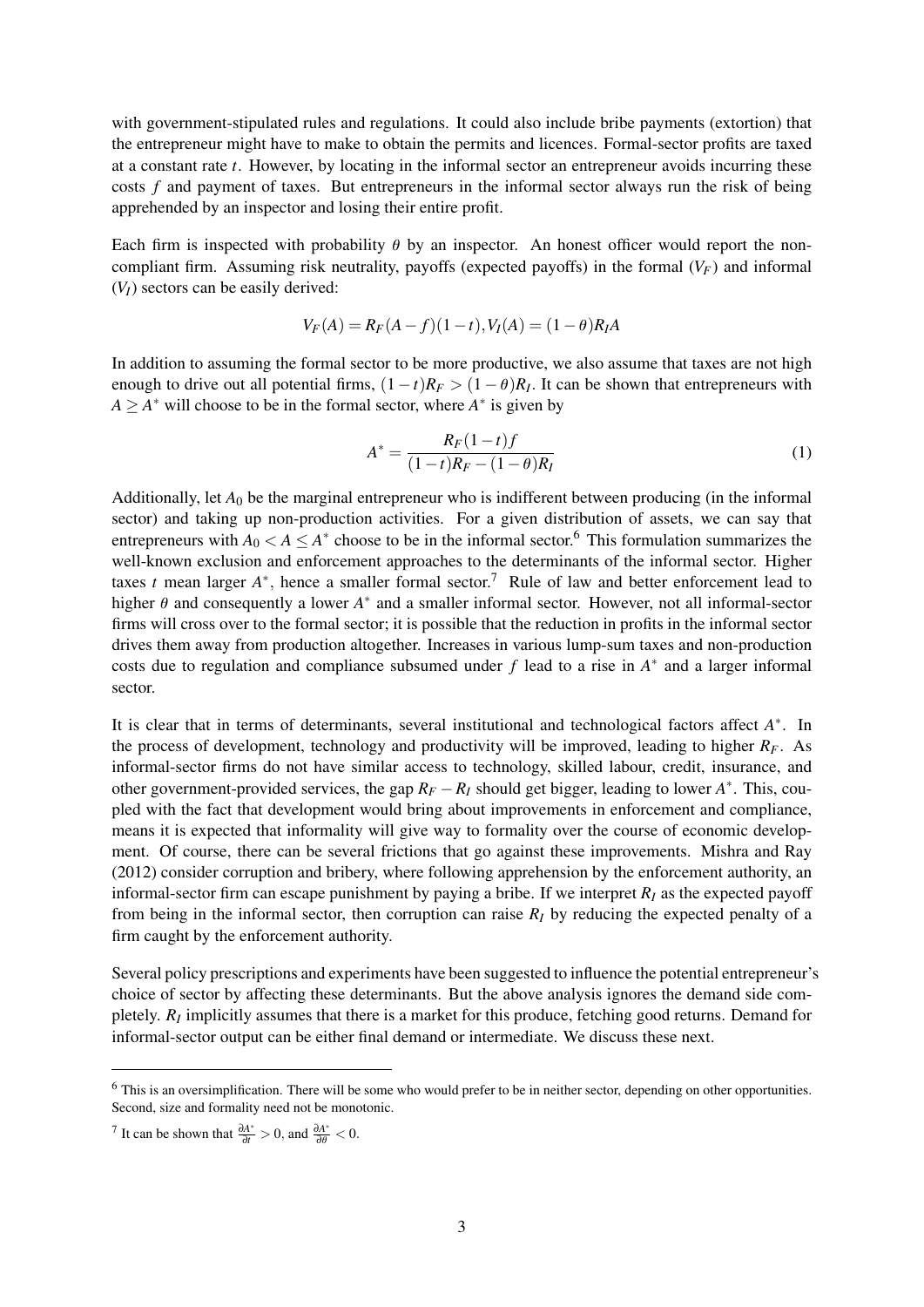#### 3 Income distribution and demand for informality

We consider a stylized economy with two groups of consumers with different levels of income but identical preference for a particular good. A consumer in group *i* has income  $Y_i$ ,  $i = m$ (middle), *h* (high);  $Y_h = \alpha Y_m$ ,  $\alpha > 1$ .<sup>[8](#page-2-0)</sup> The good can be produced at two different quality levels, advanced (*a*) and basic (*b*). Consumers purchase either one unit or none. Since non-purchase can mean managing with a substitute or own production, we say that it yields utility  $u_0Y$ . The purchasing decision is denoted by  $j = a, b, 0$ . The corresponding utility to consumer in group *i* and buying good *j* is given by  $u_jY_i$ . Purchase decisions will be guided by comparison of the actual price against the reservation price. For example, the highincome group consumer's reservation price for good *a* is given by  $\pi_{ha}$  such that  $u_a(Y_h - \pi_{ha}) = u_0.Y_h$ .<sup>[9](#page-2-0)</sup> Hence, reservation prices of group *i* for goods *a*,*b* can be given as

$$
\pi_{ia} = \frac{u_a - u_0}{u_a} Y_i, \pi_{ib} = \frac{u_b - u_0}{u_b} Y_i,
$$
\n(2)

Also, we can define  $\pi_{ia}(P_b)$  as the maximum price that the consumer in group *i* is willing to pay for good *a* when substitute good *b* is available at price *Pb*. It can be shown that

$$
\pi_{ia}(P_b) = \frac{Y_i(u_a - u_b) + u_b P_b}{u_a} \tag{3}
$$

Clearly, for consumers to buy good *a* it must be the case that its price  $P_a \leq \pi_{ia}(P_b)$ ,  $P_a \leq \pi_{ia}$ .

Let us consider two firms, 1 and 2, who have to make decisions regarding which good to produce. As in Banerji and Jain (2007), there is dualism in the economy such that the informal-sector firm has access to technology that can produce good of quality *b*. The formal sector uses modern technology to produce good  $a$ . To begin with, we ignore costs of production, except the fixed cost of production  $f$ , for the formal-sector firm. In the present model it does not have a strategic role, but once we consider firms that are non-homogeneous, costs would play an important role. The firm's decision is made in two stages: first, the decision to locate in *F* or *I*, and then the choice of price. Each firm maximizes profits. When both firms produce the same good, we assume that they share the market equally. Our aim is not so much to study price competition in the market; rather, we wish to ask if and when a firm will locate in the informal sector.

Consider the following price pair:  $P_a^* = \pi_{ha}(P_b^*)$ ,  $P_b^* = \pi_{mb}$ . Given these prices, it can be seen that *h* customers are happy to purchase *a* and have no incentive to switch to *b* at price  $P_b^*$ . Middle-income customers buy good *b* at price  $P_b^*$  and have no incentive to switch to *a*. If they switch to *a*, they will be strictly worse off since

$$
u_a(Y_m - P_a^*) < u_b(Y_m - P_b^*). \tag{4}
$$

Using equations (2) and (3), it can be shown that  $u_a(Y_m - P_a^*) - u_b(Y_m - P_b^*) = (u_a - u_b)(Y_m - Y_h) < 0$ . Additionally, it can be verified that both groups of customers do not gain by not purchasing at all.

Recall that firms choose sector  $s = F$ , *I* and after observing these decisions, choose  $P_a$  if  $s = F$  and  $P_b$  if  $s = I$ . Suppose, as discussed above, that firm 1 locates in the formal sector and firm 2 in the informal sector. This will often be denoted as  $\{F, I\}$ . Let prices be

$$
P_a^* = \pi_{ha}(P_b^*)
$$
 and 
$$
P_b^* = \pi_{mb}
$$

<sup>&</sup>lt;sup>8</sup> We can introduce a third group of consumer, the low-income consumer *l* with income  $Y_l < Y_m$ .

<sup>&</sup>lt;sup>9</sup> It is essentially a slight variation of the price competition model studied by Gabszewicz and Thisse (1979) and several others in later years. Banerji and Jain (2007) study quality dualism and use a similar formulation. Many different variations can be used without affecting the qualitative results.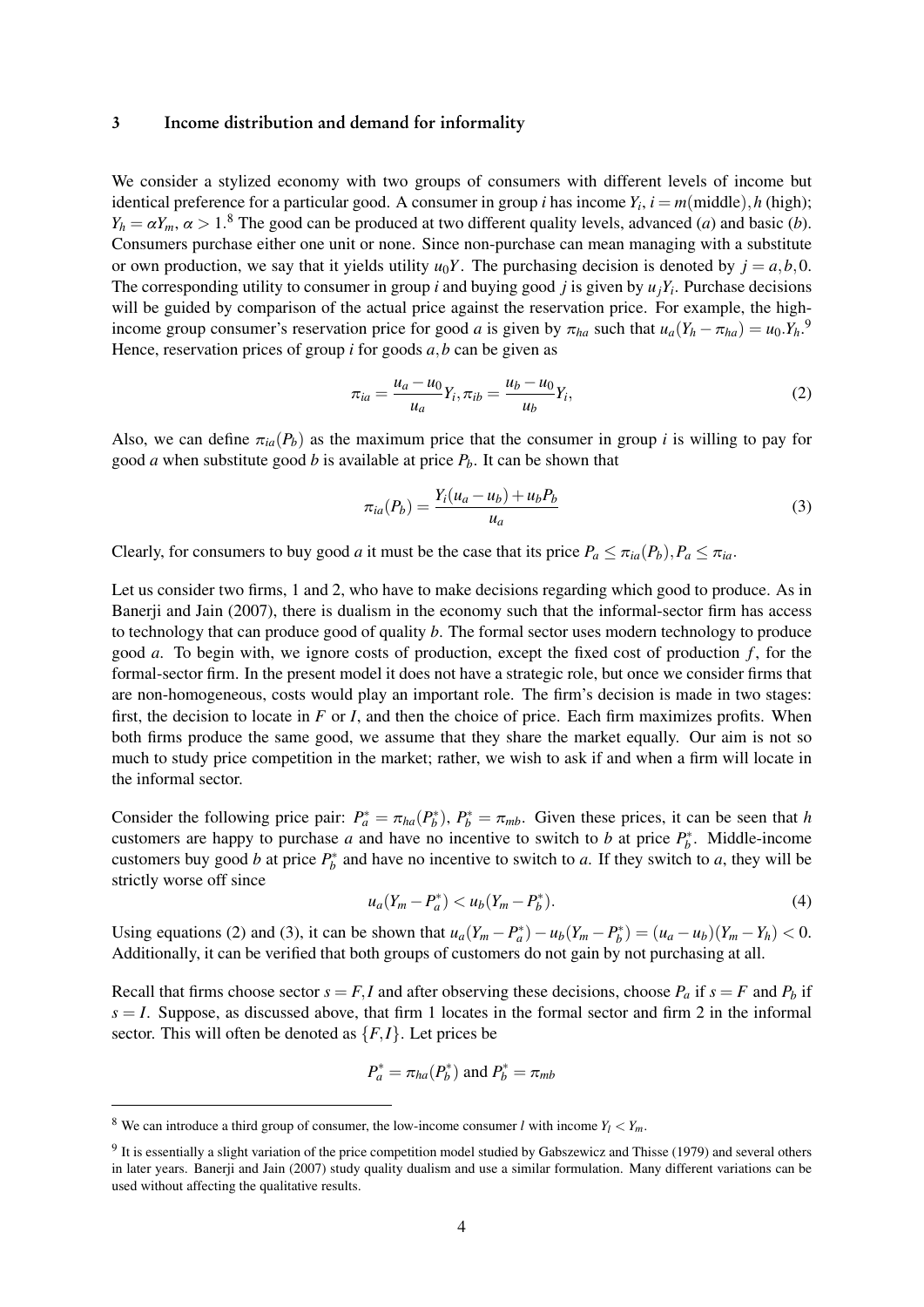The informal-sector basic good producer is charging the middle-income customers their full reservation price, and the formal-sector advanced-good producer is charging a price that will make the high-income customers indifferent between buying the advanced good at this price and buying the basic good at the lower price. Their profits will be given by

$$
R_1 = V_F = n_h(P_a^*) - f = n_h \frac{Y_h(u_a - u_b) + (u_b - u_0)Y_m}{u_a} - f \tag{5}
$$

and 
$$
R_2 = V_I = n_m \frac{u_b - u_0}{u_b} Y_m.
$$
 (6)

We are interested in seeing when this outcome can be supported as an equilibrium outcome, with no incentives by the firms to locate in the other sector.<sup>[10](#page-2-0)</sup>

#### 3.1 Example 1

Let  $u_0 = u, u_b = 1.5u, u_a = 2u$ , and  $Y_h = 3Y_m, f = 0$ . Note that we have taken  $\alpha = 3$  for this example; we consider high inequality to mean higher values of  $\alpha$  and a significant number of middle-income customers. When both firms are in the formal sector, two outcomes are possible. In Case 1, only the high-income customers are serviced, with  $P_a$  being the highest possible with  $P_a = \frac{u_a - u_0}{u_a}$  $\frac{u^{-1}}{u_a} Y_h$ . There is also another case, Case 2, which occurs when both groups of customers buy good *a* at price  $\frac{u_a - u_0}{u_a} Y_m$ . We can show that  $\{F, I\}$  is an equilibrium. The *I*-sector firm, producing *b* and charging  $P_b^* = \pi_{mb}^{-a}$  will have an equilibrium profit  $n_m \frac{u_b - u_0}{u_b}$  $\frac{(-u_0}{u_b}Y_m$ . If it deviates and chooses *F* and charges  $P_a^* = \pi_{ma}$ , its profit is will be lower iff

$$
n_m \frac{u_b - u_0}{u_b} Y_m \geq \frac{n_m + n_h}{2} \frac{u_a - u_0}{u_0} Y_m
$$
  
Or, 
$$
n_m \geq 3n_h
$$
 (7)

Likewise, the *F*-sector firm will not deviate and choose *I* iff

$$
V_F = n_h \frac{Y_h(u_a - u_b) + (u_b - u_0)Y_m}{u_a}
$$
  
\n
$$
\geq V_I(1, 2) = \frac{n_m + n_h u_b - u_0}{2}Y_m
$$
  
\n
$$
n_m \leq n_h(\alpha + 0.5) = 3.5n_h
$$
 (8)

It is clear that  ${F, I}$  is an equilibrium for market sizes with  $3.5n_h \ge n_m \ge 3n_h$ .

However, for  $\alpha$  < 2.5, it is not possible to get an equilibrium with one firm in the informal sector and the other in the formal sector. We can have equilibria where both are in *F* or in *I*. It can be shown that  ${F,F}$  is an equilibrium when the middle-income group is small,  $\frac{n_m}{n_h} < \min(3,0.75\alpha)$ . This is intuitively plausible since a deviation from being in the formal sector to *I* can only be attractive when good *b* has a large market. Given the utility specification in this example, if  $\alpha > 4$ , then for  $\frac{n_m}{n_h} \in [0.75\alpha, \alpha + 0.5]$ , firms 1,2 locating in the formal and informal sector respectively, {*F*,*I*}, is an equilibrium. Similarly, for  $4 > \alpha > 2.5$ , it is an equilibrium for values of group sizes given by  $\frac{n_m}{n_h} \in [3, \alpha + 0.5]$ .

#### 3.2 Example 2

Now consider a scenario in which customers do not care so much for quality differences. We can capture this by considering  $u_0 = u, u_b = 1.25u, u_a = 1.5u$ . Using the discussion in the previous paragraph, and  $\alpha = 3$ , we can show that  $\{F, I\}$  cannot be sustained as an equilibrium. Recall that market sizes

 $10$  We do not provide formal details of equilibrium analysis here; these are available upon request.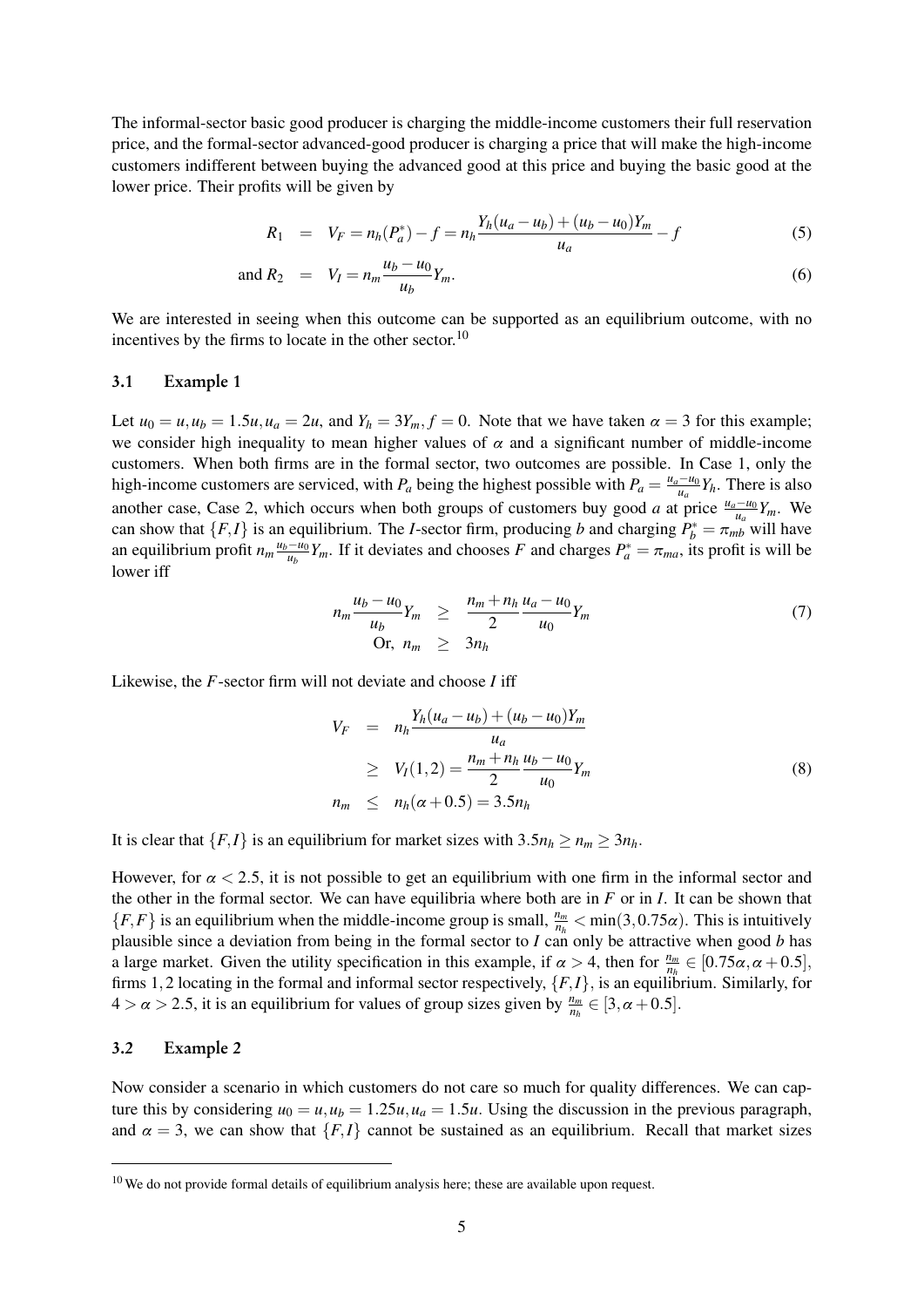are such that we have Case 2:  $n_m \geq n_h(\alpha - 1) = 2n_h$ . The *I* sector firm's no-deviation condition, inequality (5), can be rewritten as  $n_m \geq 5n_h$  and the no-deviation condition for the *F*-firm, inequality (6), becomes  $n_m \leq n_h(\alpha + 1)$ . It is not possible to satisfy both conditions. Hence we cannot have  $\{F, I\}$  as equilibrium.

We summarize the above discussion in Proposition 1.

Proposition 1 *Consider a two firm, two-sector economy with two groups of consumers, low (m) and high (h) income, with group sizes n<sup>m</sup> and nh*. *The informal-sector firm can produce the good with basic quality (b), whereas the formal-sector firm produces it at a higher quality (a). Consumers get greater utility from the advanced good, and the intensity of preference for a over b is higher for the high-income group. (1) For high levels of inequality (ratio of high-income to low-income consumers), there exists a range of group sizes such that both firms locating in different sectors* {*F*,*I*} *and producing the same good of different qualities is an equilibrium. (2) For the same parameter values,* {*F*,*I*} *is less likely to be an equilibrium when the intensity of preference for a over b is lower.*

# 3.3 Which firm locates in the informal sector?

The above discussion does not identify which firm locates in the informal sector as we have not incorporated any firm characteristics. This is where various supply-side determinants come into play. Our discussion in Section 2 suggests that the smaller firm is likely to be in the informal sector. This can be easily captured by adapting our analysis to the benchmark model in equation (1). We have ignored fixed costs *f* in our analysis of product market competition, but with high borrowing costs it will be easy to show that firms at the higher end of assets *A* will be the ones locating in *F*. Likewise, if we interpret *A* as some productivity parameter that works to reduce the cost of producing the advanced-quality good *a* and productivity is not crucial in the production of the basic-quality good *b*, then again we can show that in the  ${F,A}$  equilibrium, the more productive types are likely to be in the formal sector.

To see this, consider a case in which  $A_1 > f > A_2$ . So firm 2 has to access the credit market to enter the formal sector and this will disadvantage it. Its fixed costs of operation now will be  $f + (f - A_2)r$ , where *r* is the interest rate. In fact, when credit markets are imperfect, as will be the case in several developing countries, the smaller firm may not be able to raise enough capital and this may be a constraint too. Now, if we use this in Example 1, we can see why it is possible that firm  $\{F, I\}$  is an equilibrium but not  $\{I, F\}.$ 

#### 3.4 Implications

The previous analysis does not claim that inequality and the size of the informal sector are positively related. What it shows is that, in many sectors, informal-sector firms can coexist with formal-sector firms in the presence of income inequality and income-dependent preference for quality. As mentioned in the introduction, there is some evidence to suggest that the size of the informal sector is positively related to inequality, but the relationship can be due to several other factors.

It is also clear that market structures will vary across industries, depending on the extent of quality premia. This is evidenced in our analysis of the case studies from India.

It also shows why informal-sector firms may not benefit from income growth of consumers. Suppose firm 2 is constrained to stay in the informal sector due to lack of credit access, and the equilibrium  $\{F, I\}$ does not change. It is clear that an increase in the number of high-income customers and/or the income level of high-income customers will raise firms 1's profits but not those of the informal-sector firm. In fact, a drop in the number *n<sup>m</sup>* will reduce their profits. When this happens, it is not the case that firm 2 transitions to the formal sector—it may stop production altogether. One end of the market may not be served.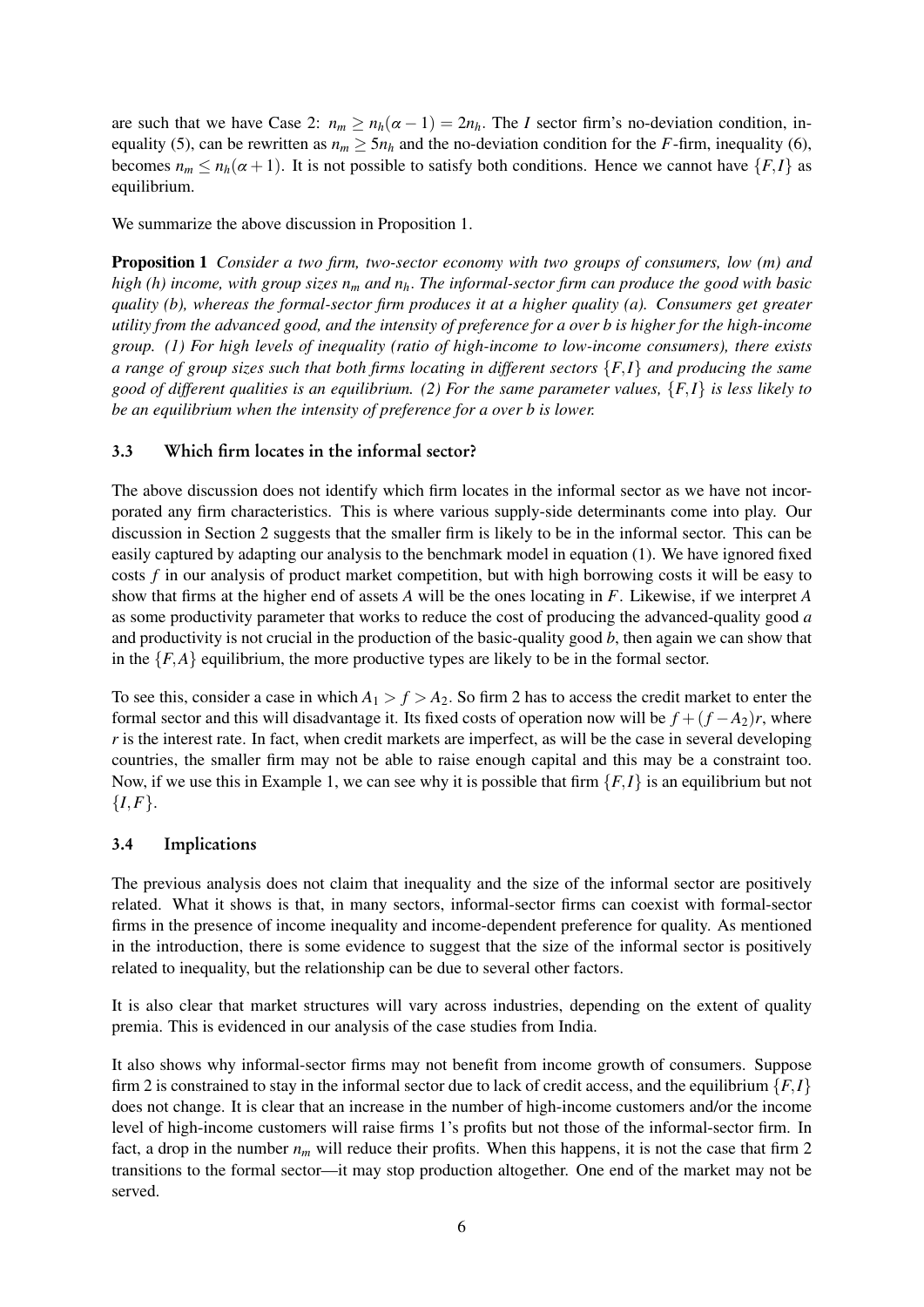#### 3.5 Empirical observations

As mentioned earlier, there is evidence of a negative relationship between inequality and informality at the cross-country level.<sup>[11](#page-2-0)</sup> Here we try to look at some state-level evidence for India. We look at percapita expenditure in different states to try to see if these expenditure patterns are related to informalsector output. Informal GDP figures for each state were estimated from the Survey on Unincorporated Non-agricultural Enterprises (Excluding Construction) 67th round  $(2010-11).$ <sup>[12](#page-2-0)</sup> The 'inequality' measure used is more like a measure of the*lower middle class* from whom we will see maximum demand for low-quality informal-sector goods. This measure is estimated from the Household Consumer Expenditure Type-1, NSS 66th round (2009–10). This survey collects information on the expenditure of the household and collects data on the monthly per-capita expenditure (MPCE), both uniform recall period (URP) and mixed recall period (MRP). The poverty line considered is the poverty line for 2009–10, based on the Tendulkar methodology. The idea behind this poverty line, as specified in the report highlighting it, is to include non-food expenses, which are best captured by MRP. Hence we shall use the MPCE based on the MRP. So the measure of inequality here, more specifically for the lower middle class, is the proportion of individuals whose monthly consumption falls in the range of the poverty line and the median all-India MPCE, calculated separately for each state. The all-India poverty line is the simple average of the rural and urban poverty lines as specified by the Tendulkar Committee for 2009– 10. The rural poverty line is INR673 per month, and the urban poverty line is INR860 per month.

As Table 1 (and Table A1 in Appendix A) shows there is a positive and significant correlation between the size of this middle class and the size of the informal sector

|                                                                         | Inequality $(2009-10)$ | Proportion of informal-sector<br>GDP (excluding construction)<br>$(2010 - 11)$ |
|-------------------------------------------------------------------------|------------------------|--------------------------------------------------------------------------------|
| Inequality $(2009-10)$                                                  | 1.00                   | 0.2686                                                                         |
| Proportion of informal-sector GDP<br>(excluding construction) (2010-11) | 0.2686                 | 1.00                                                                           |

Table 1: Correlation between inequality and proportion of informal-sector GDP, state/UT level values: India ( $n = 32$ )

Source: author's compilation based on NSSO data.

#### 3.6 Industry examples of formal–informal mix

#### *Retail*

The retail sector in India is a very good example of both the formal and informal sectors serving the market. This sector is dominated by the unorganized sector, characterized by *kirana* stores, ownermanaged general stores, mom-and-pop stores, *beedi/pan* shops, and pavement and handcart vendors, which accounts for almost 88 per cent of the retail market. The organized sector includes publicly traded supermarkets, corporate-backed hypermarkets, and retail chains. Organized retail accounts for 12 per cent of the market (CARE Ratings 2018).<sup>[13](#page-2-0)</sup>

But within the umbrella of retail, the share of organized or modern retailing is higher for certain categories than for others. In our model language, this depends on  $(u_a - u_b)$ . Where the quality premium is high, one expects the formal or organized sector to dominate. The share of organized retail under the

<sup>&</sup>lt;sup>11</sup> Various papers have looked at this relationship in different contexts (see Chong and Gradstein 2007; Dobson and Ramlogan-Dobson 2012; Mishra and Ray 2012).

 $12$  The survey provides the gross value added (GVA) of the unincorporated enterprises, but since the corresponding state GVA measure wasn't available for 2010–11, the data on subsidies and indirect taxes, also part of the survey, were used to derive estimates of the size of the informal sector.

<sup>&</sup>lt;sup>13</sup> This is likely to change in the post-COVID scenario, as the e-commerce segment has expanded considerably.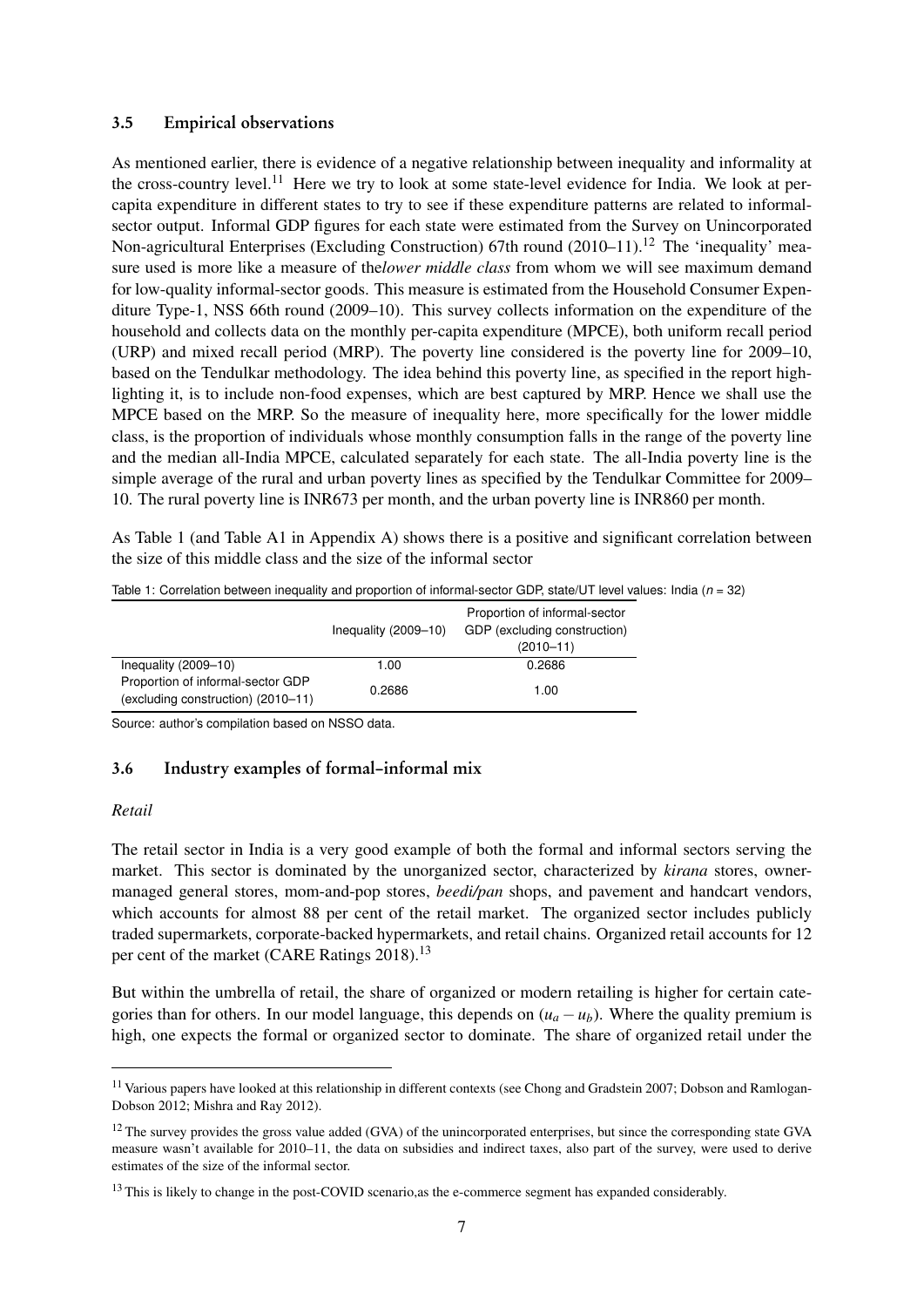fashion category, which includes clothing, accessories, and footwear, was 24 per cent as of 2017, while in the food and grocery category it accounts for only 3 per cent. This is probably because individuals are, in general, more conscious about brands and quality with regards to clothes and footwear and prefer to spend more on these if they can. Given the growth in income levels, we expect to see growth of fashion retailing. In contrast, for the food and grocery category, convenience is desired more; hence the prevalence of kirana stores. Other advantages of unorganized retailing include credit availability, personal relationship with the retailer, bargaining possibility, and home delivery.

A survey conducted by Joseph et al. (2008) to ascertain the impact of the growth of organized retail on unorganized retail makes similar observations. The survey finds that unorganized retail hasn't shut down in the light of the growth of the organized sector. Hence, both organized and unorganized retail can find it profitable to coexist even in light of the rapid growth of the organized sector. This is because demand for both of these enterprises exists. This could be answered by another finding of the survey, which says that consumers shopping at organized outlets have higher income levels than consumers shopping at unorganized outlets. However, the middle class, including the aspirers (covering monthly household income between INR10,000 and INR100,000), which is the mainstay for retail, shop at both organized and unorganized outlets. The decision to shop at the modern or the traditional retail store is also a result of the kind of product purchased, as noted earlier. The survey also throws light on the fact that shoppers do not shop exclusively at the organized or the unorganized outlets. They shop at both outlets and the share of spending varies from product to product. Among the consumers who were surveyed at organized retail shops, fruit and food items were purchased at unorganized outlets at shares of 44 and 41 per cent, respectively. For the consumers surveyed at unorganized retail stores, 59 per cent of their spending on toiletries was at organized retail stores.

#### *Textiles*

The Indian textile industry presents another case in which both formal and informal firms are present. This industry is extremely varied, with the handloom, power loom, and hosiery sector at one end of the spectrum, and the capital-intensive sophisticated mills sector at the other. The industry is dominated by small, fragmented, and non-integrated units, except for the spinning sector. The spinning sector's production is dominated by large units and has been able to undergo significant modernization at a rapid rate. The ginning, weaving, and processing sectors, on the other hand, lag in terms of modernization.

The spinning sector holds a prominent place as it is a highly consolidated and technically advanced subsector of the Indian textiles and clothing (T&C) industry. Spinning is the process of converting cotton or man-made fibre into yarn to be used for weaving and knitting. The most important feature of the spinning sector is that 92 per cent of the yarn is produced by an organized sector and only 8 per cent is produced by smaller firms. The organized sector of the textile industry represents the mills.

Weaving and knitting converts cotton, man-made, or blended yarns into woven or knitted fabrics. India's weaving sector is highly unorganized and dispersed, and is controlled by small-scale industries. This sector includes both handlooms and power looms. Only 5 per cent of its production takes place in the organized sector (Mahfuz et al. 2018). Fabric finishing includes dyeing, printing, and other cloth preparation prior to the manufacture of clothing. This is also dominated by many independent, small-scale enterprises.<sup>[14](#page-2-0)</sup>

It is clear that there is enough room for these informal firms to operate. Firm productivity is an issue, as evident in the fact that share of India in global fabric production is only 20 per cent even though its share of looms stands at 60 per cent.

<sup>&</sup>lt;sup>14</sup> According to Sharma et al. (2014), an overwhelmingly large percentage of workers (about 92 per cent) are engaged in informal employment and a large majority of them have low earnings with limited or no social protection.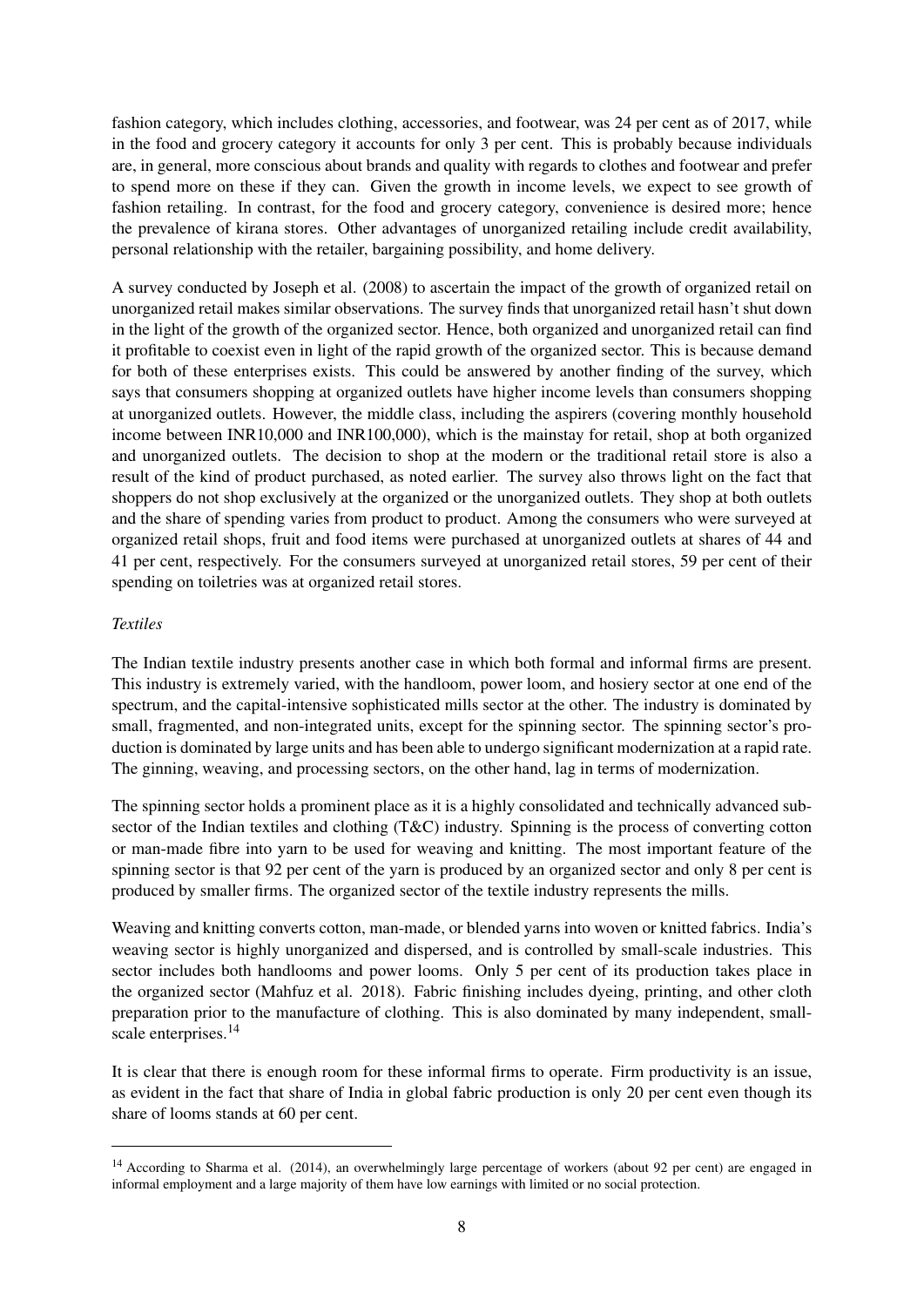# 4 Intermediate goods

The formal–informal relationship could be of a different nature for intermediate goods, where the informal sector supplies inputs to firms in the formal sector. Given tighter labour regulations, this has become attractive for formal-sector firms. A formal-sector firm can contract with an informal-sector firm for supply of intermediate goods without having to expand its own labour force. Since the informal firm is non-compliant on many fronts, it can produce those intermediate goods at a lower cost and the formal firm also benefits from this lower cost of production.

However, in the Indian context there are two constraints on the growth of this relationship. The first one comes from the recently introduced GST. The formal-sector firm can claim input credit (taxes paid on the inputs) only if the informal supplier is registered for GST. Otherwise the formal-sector firm pays tax on the whole output and not only the value added. This has encouraged formal-sector firms to deal with registered firms only. However, this does not mean that these tax-registered firms are completely formal; they could still be outside the social security net. The second constraint is technological. If the formal-sector firm is technologically advanced, the intermediate goods have to be technologically compatible. As the formal–informal technology gap increases, the formal-sector firm is more likely to source its inputs from other smaller formal-sector firms with compatible technology.

However, different segments in the production chain may use different technologies. As we shall see for the auto-components industry, informal-sector firms do provide parts and components that are not technology-intensive.

# 4.1 Auto-components

The auto-components industry in India is another example of coexistence of organized and unorganized firms. The organized or formal sector caters to the original equipment manufacturers (OEMs) and consists of high-value precision instruments, while the unorganized/informal sector is composed of low-value products and caters mostly to the aftermarket category. 'Aftermarket' refers to spare parts (replacement parts) and accessories wanted by consumers after the sale of automobiles by the OEMs. However, post-GST there has been an increase in organized players in the replacement market. OEM demand for components accounts for 65 per cent of the total demand, while aftermarket sales account for 16 per cent of the demand for FY2019. The remain 19 per cent is accounted for by exports. There are disproportionately more unorganized firms than organized firms in the auto-component industry. As per 2016–17 data from the ACMA (Auto Component Manufacturers Association), there are about 10,000 unorganized firms as opposed to 700 organized firms, but organized firms account for 85 per cent of the turnover.[15](#page-2-0) If we look at the various segments of this auto-component industry, the informal unorganized sector dominates the residual segment (plastic moulding, metal sheets), which is not very technology-intensive.

The automotive supply chain includes a multitude of tier 1, 2, and 3 suppliers or manufacturers with many assembly operations and a number of dealerships. Tier 1 suppliers are large firms equipped with advanced technology that can manufacture multiple components. Tier 2 consists of medium-sized firms with comparatively less access to the latest technology. Like the tier 1 firms, these firms also manufacture multiple auto-components. Tier 3 consists of small, single auto-component manufacturing firms, which are largely unorganized players and constitute the informal sector.

<sup>&</sup>lt;sup>15</sup> The ACMA is the apex body representing the interests of the Indian auto-component industry.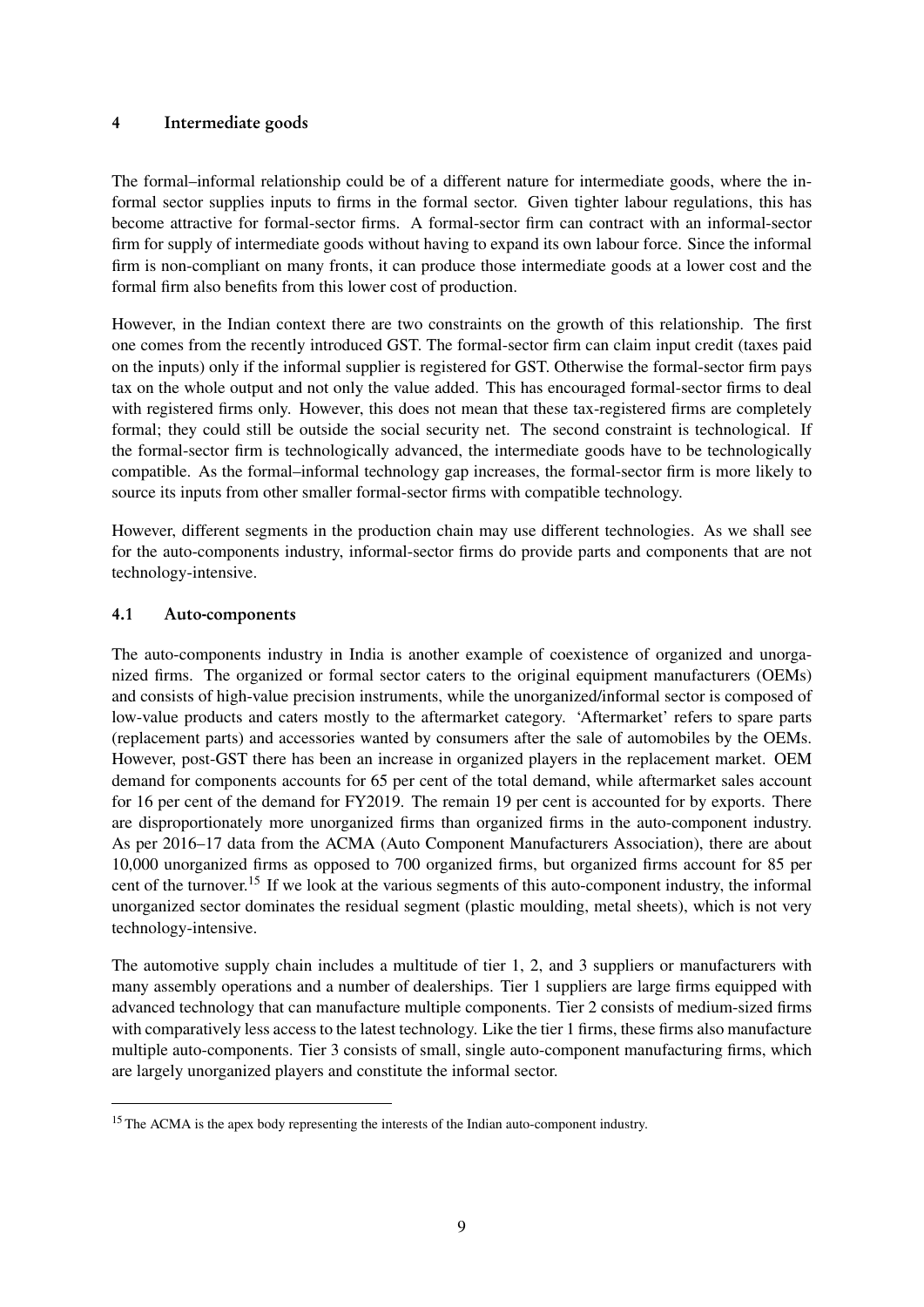#### 4.2 A model with final and intermediate goods

It is clear that both types of links operate across different industries. While combining both in a model makes it harder to analyse formally, we can outline a model and present its heuristic analysis. Suppose that each final-good firm in the formal sector (producing advanced goods) requires an intermediate input, which costs *c* (per unit) if produced in-house by the formal-sector firm. It can be produced independently in the informal sector and purchased at a price  $p < c$ . This is due to the fact that formal-sector labour is more expensive and there are other compliance costs. Moreover, a firm with *A* will have to borrow (*f* −*A*) to produce in the formal sector, at gross interest rate *r*. As discussed in Section 3.3, this makes the firm with a lower *A* (firm 2) more likely to be in the informal sector.

Consider a situation in which firm 1 is producing good *a* in the formal sector. Can we get an outcome where firm 2 chooses to locate in the informal sector but to produce the intermediate good? Note that firm 2 has three choices: (1) to produce the final good in the formal sector; (2) to produce the final good in the informal sector; and (3) to produce the intermediate good in the informal sector. Since firm 2's costs of operation in the formal sector are higher because of the capital costs ((*f* −*A*)*r*), it is likely to be producing the final good in the informal sector. But its profit will depend crucially on the size of the middle-income group and their income level. With income growth, rise in  $Y_h$  and  $(n_h/n_m)$  will mean production of the final good in the informal sector may not be attractive compared to the formal sector. Given the large market, it may be profitable to produce the intermediate good and supply firm 1. This is an important aspect of the informal sector because this can augment technological capability in the informal sector and improve productivity. However, if the technology gap between the formal and informal sectors increases the link may be broken.

#### 4.3 Example 3

Let us revisit Example 1. Let  $u_0 = u$ ,  $u_b = 1.5u$ ,  $u_a = 2u$ ,  $f = 200$ ,  $r = 0.2$ ,  $c = 25$ , and  $A_2 = 0$ . There are more high-income customers,  $n_h = 100$ ,  $n_m = 40$ . Consider firm 1 producing good *a* and supplying the whole market of 140 customers. Firm 2 produces the intermediate good and sells at price  $p = 20$ . This is an equilibrium outcome. Firm 2's equilibrium payoff is 2,800. By deviating to final-goods production in the formal sector, it can get  $70(Y_m/2-20)-240$ , which is worse for  $Y_m \le 120$ . If it were to produce the final good in the informal sector, it would have to charge a lower price. Recall that firm 1 is charging 60 and servicing the entire market. Using equation (4), highest price that firm 2 can charge would be 40 when  $Y_m = 120$ . Even when we assume that informal-sector final-goods production does not require the intermediate input, profits (1,600) will be lower. We can consider the alternative scenario where firm 1 is serving only one segment,  $n_h = 100$ . Here, firm 2's payoff from producing intermediate inputs will be 2,000. This will dominate payoffs from both possible deviations, producing final goods in the formal sector and informal sector.

Proposition 2 *With income growth and dominance of the upper-income and advanced-goods customers, the smaller firm is more likely to produce intermediate goods for the formal sector while being located in the informal sector, rather than competing with the formal-sector firm for the final good.*

#### 5 Concluding remarks

In many countries, including India, the size of the informal sector is significantly large, and despite recent economic growth it remains so. Even though its output share is falling, the employment share of the informal sector remains very high. The recent pandemic induced lockdowns and subsequent cessation of economic activities, which exposed the size and vulnerability of the informal-sector workforce. There are two major concerns: first, the skill level, human capital, and productivity of informal-sector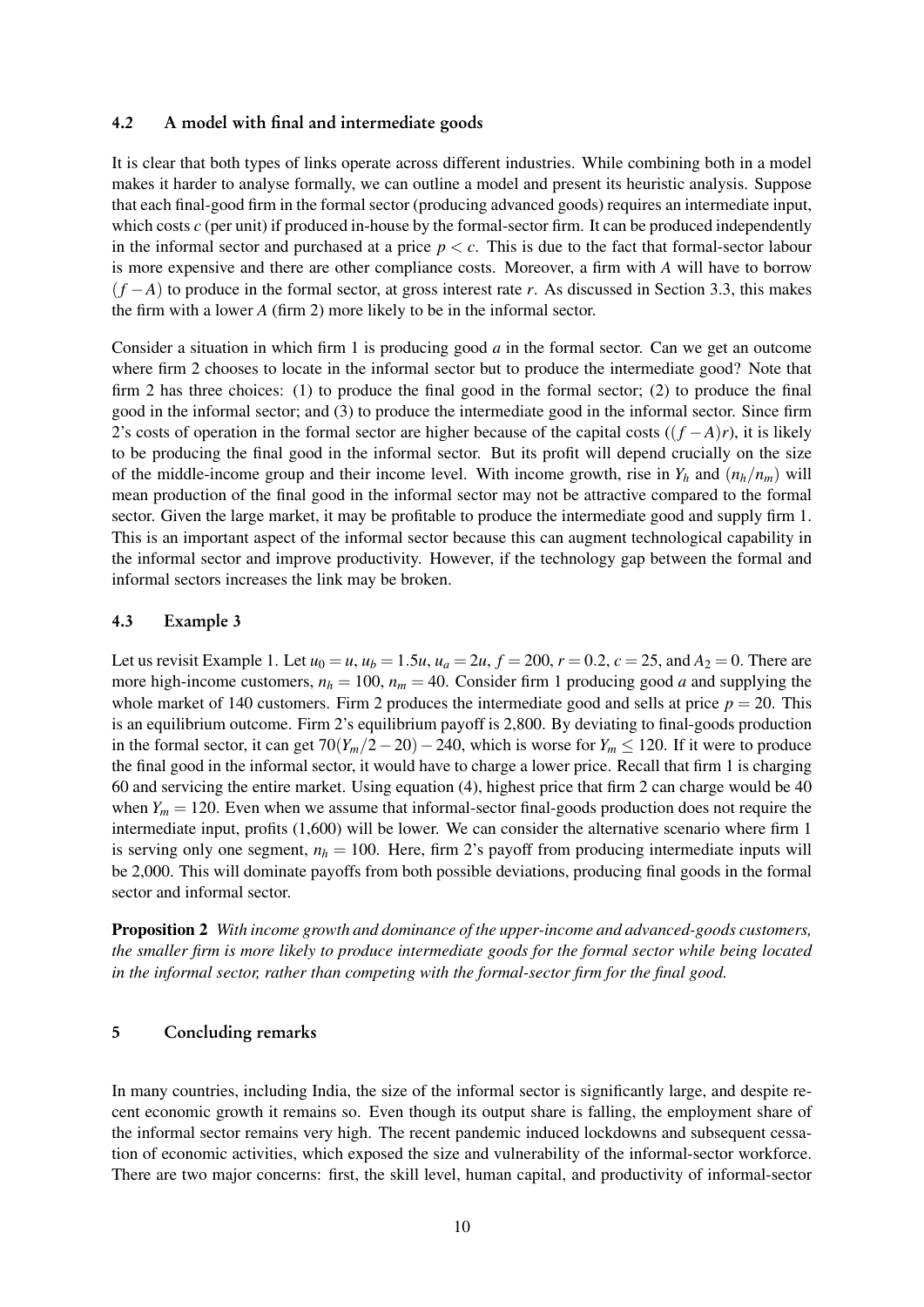workers remain low. This obviously affects aggregate output and income. More importantly, the large majority of informal-sector workers have no social security of any kind. The recent pandemic has shown that they are not even able to access government welfare schemes because they are not registered in any databases.<sup>[16](#page-2-0)</sup> What we need is semi-formalization of the informal workforce, and informal-sector firms must be incentivized to help in this process. As formal–informal links—as buyer and supplier of intermediate goods and services—exist, even formal-sector firms may be used to influence informal-sector firms towards partial formalization.

Our analysis shows that we need to account for industry-level differences, specific product features, customer composition, and the product space to understand why the informal sector is so persistent. Take the example of a pressure cooker, a commonly used cooking appliance in India. The informal sector can supply a pressure cooker at one-third of the price of the more recognized brands from the formal sector. Yes, these are likely to be less durable and less safe to use, and may not have other modern features, but many low-income households would not hesitate to own them. Even if one is able to bring them into the tax net, they will be non-compliant on many fronts, given their small sizes and reduced visibility to the authorities. As we have mentioned, the biggest concern is the labour force employed by these firms; without threatening their closure, these firms have to be co-opted to provide security and benefits to their workers.

# References

- Banerji, A., and S. Jain (2007). 'Quality Dualism'. *Journal of Development Economics*, 84: 237–50. [https:](https://doi.org/10.1016/j.jdeveco.2005.09.010) [//doi.org/10.1016/j.jdeveco.2005.09.010](https://doi.org/10.1016/j.jdeveco.2005.09.010)
- Basu, K., S. Dercon, R. Kanbur, and J. Svejner (2017). 'Regulation, Minimum Wages and Informality'. *Review of Development Economics*, 21: 935–38. <https://doi.org/10.1111/rode.12341>
- Blades, D., F.H. Ferrieira, and M.A. Lugo (2011). 'The Informal Economy in Developing Countries'. *Review of Income and Wealth*, 57: 1–8. <https://doi.org/10.1111/j.1475-4991.2011.00457.x>
- Bruhn, M. (2011). 'License to Sell: the Effect of Business Registration Reform on Entrepreneurial Activity in Mexico'. *Review of Economics and Statistics*, 93: 382–86. [https://doi.org/10.1162/REST\\_a\\_00059](https://doi.org/10.1162/REST_a_00059)
- CARE Ratings. (2019). 'Retail Industry Update: Outlook 2020'. Report. Mumbai: CARE.
- Chong, A., and M. Gradstein (2007). 'Inequality and Informality'. *Journal of Public Economics*, 91: 159–79. <https://doi.org/10.1016/j.jpubeco.2006.08.001>
- Dabla-Norris, E., M. Gradstein, and G. Inchauste (2008). 'What Causes Firms to Hide Output? The Determinants of Informality'. *Journal of Development Economics*, 85: 1–27. [https://doi.org/10.1016/j.jdeveco.2006.05.](https://doi.org/10.1016/j.jdeveco.2006.05.007) [007](https://doi.org/10.1016/j.jdeveco.2006.05.007)
- Danquah, M., S. Schotte, and K. Sen (2019). 'Transforming Informal Work and Livelihoods'. Concept Note. Helsinki: UNU-WIDER.
- Das, S., and A. Mishra (2020). 'COVID Lockdown and the Impact of Welfare Schemes on Informal Sector Workers'. Working Paper 409. Delhi: Institute of Economic Growth.
- de Mel, S., D. McKenzie, and C. Woodruff (2013). 'The Demand for, and Consequences of, Formalization among Informal Firms in Sri Lanka'. *American Economic Journal: Applied Economics*, 5(2): 122–50. [https:](https://doi.org/10.1257/app.5.2.122) [//doi.org/10.1257/app.5.2.122](https://doi.org/10.1257/app.5.2.122)

<sup>&</sup>lt;sup>16</sup> A study by Das and Mishra (2020) shows the extent of under-utilization of several welfare schemes targeted at slum dwellers during the lockdown.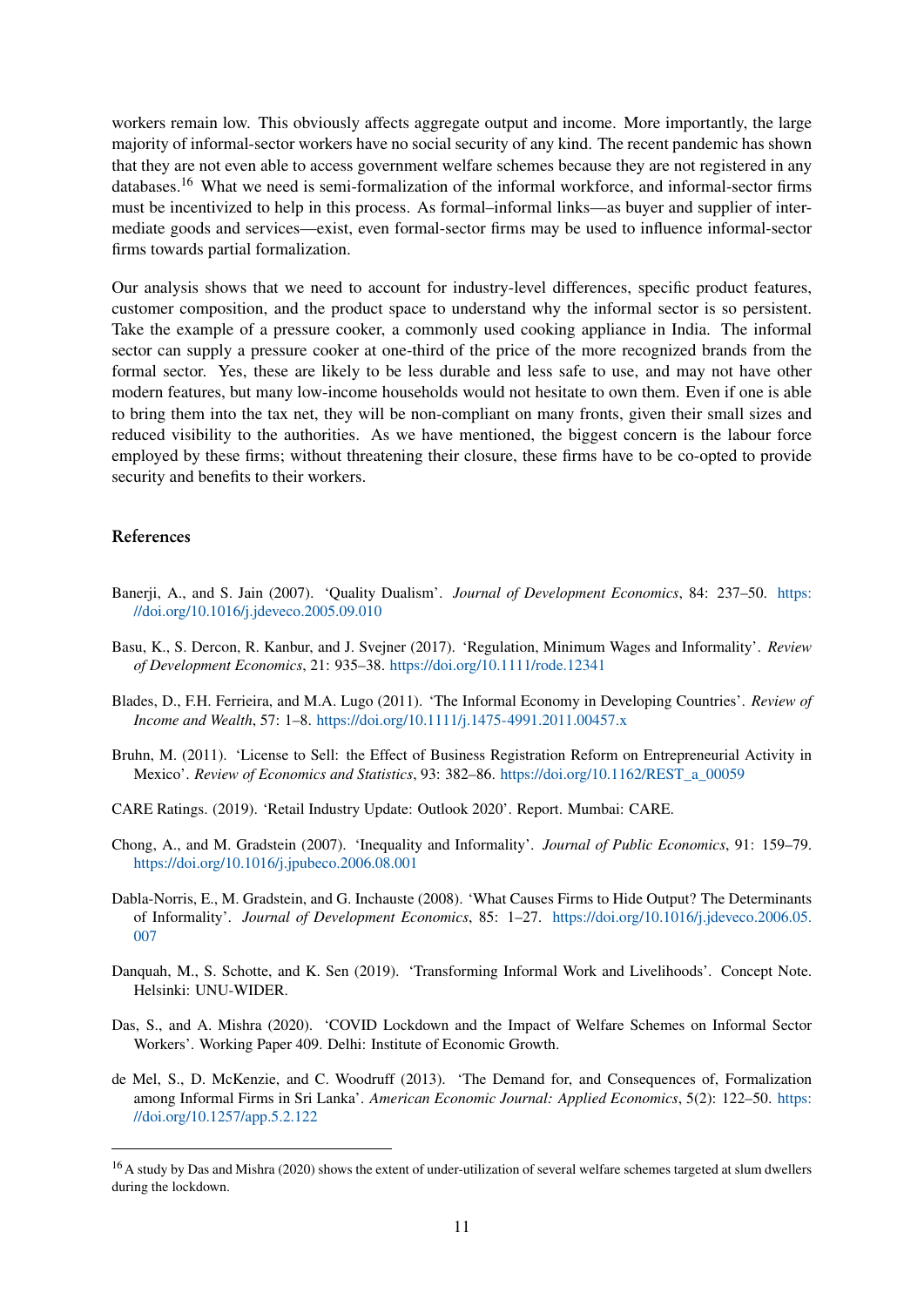- Dobson, S., and C. Ramlogan-Dobson (2012). 'Inequality, Corruption and the Informal Sector'. *Economics Letters*, 115: 104–12. <https://doi.org/10.1016/j.econlet.2011.11.034>
- Fajnzylber, P., W. Maloney, and G. Montes-Rojas (2011). 'Does Formality Improve Micro-Firm Performance? Evidence from Brazilian SIMPLES Program'. *Journal of Development Economics*, 94: 262–76. [https://doi.](https://doi.org/10.1016/j.jdeveco.2010.01.009) [org/10.1016/j.jdeveco.2010.01.009](https://doi.org/10.1016/j.jdeveco.2010.01.009)
- Gabszewicz, J.J., and J.-F. Thisse (1979). 'Price Competition, Quality and Income Disparities'. *Journal of Economic Theory*, 20: 340–59. [https://doi.org/10.1016/0022-0531\(79\)90041-3](https://doi.org/10.1016/0022-0531(79)90041-3)
- Joseph, M., N. Soundararajan, M. Gupta, and S. Sahu (2008). 'Impact of Organized Retailing on the Unorganized Sector'. Working Paper 222. New Delhi: Indian Council for Research on International Economic Relation.
- La Porta, R., and A. Shleifer (2014). 'Informality and Development'. *Journal of Economic Perspectives*, 28(3): 109–26. <https://doi.org/10.1257/jep.28.3.109>
- Mahfuz, K., S. Singh, and M.J. Ferrantino (2019). 'The Textile-Clothing Value Chain in India and Bangladesh'. Policy Research Working Paper. Washington, DC: World Bank.
- Mishra, A., and R. Ray (2012). 'Informality, Corruption and Inequality'. Working Paper 13/10. Bath: Department of Economics, University of Bath.
- Perry, G., W. Maloney, O. Arias, A. Mason, and J. Saavedra (2007). *Informality: Exit and Exclusion*. Washington, DC: World Bank. <https://doi.org/10.1596/978-0-8213-7092-6>
- Rauch, J. (1991). 'Modeling the Informal Sector Formally'. *Journal of Development Economics* 35: 33–47. [https://doi.org/10.1016/0304-3878\(91\)90065-4](https://doi.org/10.1016/0304-3878(91)90065-4)
- Sharma, A.N., T.S. Papola, D.N. Reddy, et al. (2014). 'Highlights, India Labour and Employment Report 2014'. Report. New Delhi: Institute for Human Development.